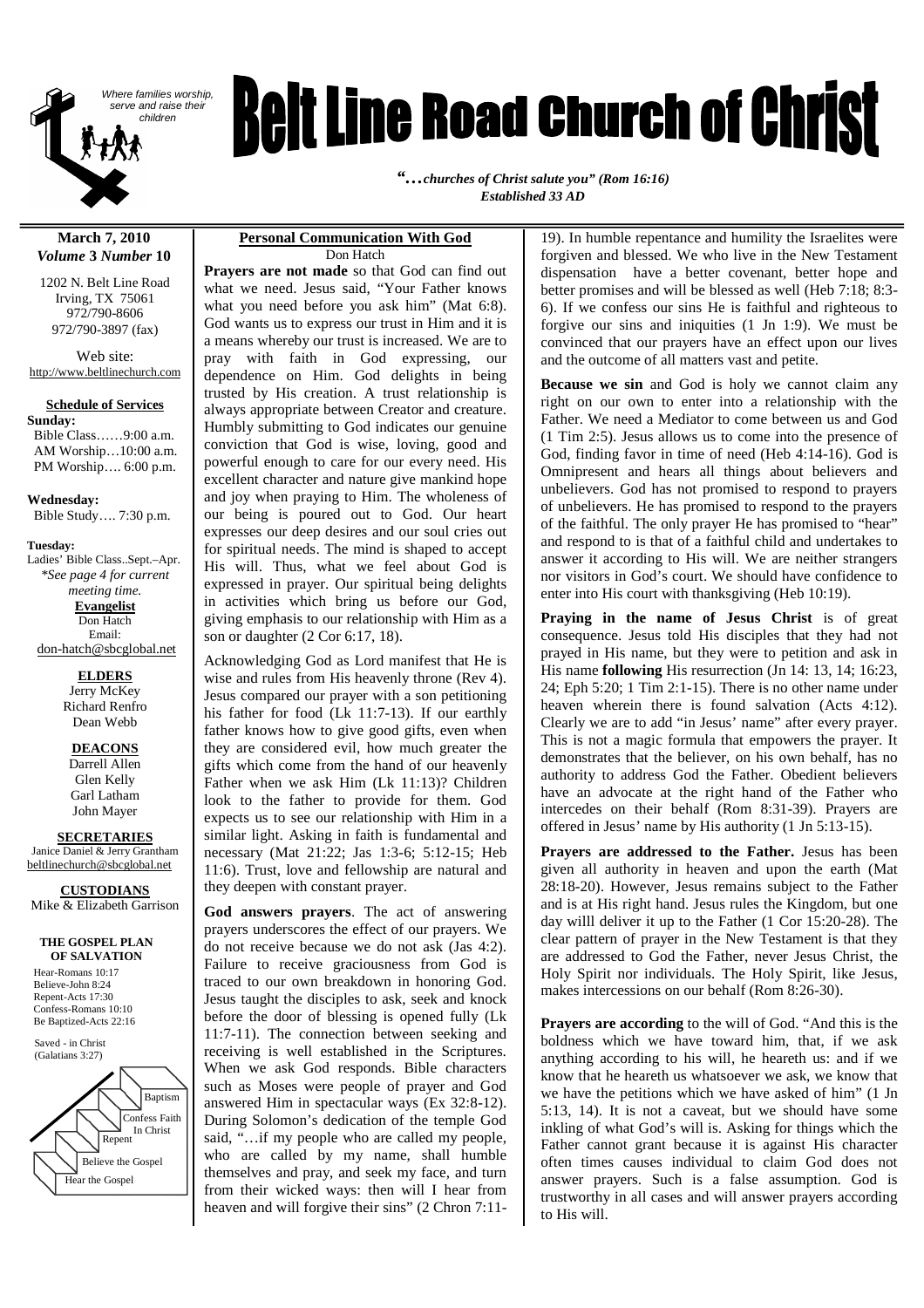# **FAMILY CARE A Message from Our Shepherds**

*"All Scripture is given by inspiration of God, and is profitable for doctrine, for reproof, for correction, for instruction in righteousness, that the man of God may be complete, thoroughly equipped for every good work"* (2 Tim 3:16-17). It is God's will that we should live the Christian life. He not only gives us a command and an example, but He also gives us power to live for Christ. One source of God's power is His Word as see in the above scripture.

What are some facts concerning the Word of God? First it is divinely inspired. Verse 16 says that *"All Scripture is given by inspiration of God..."* There should be no doubt in our minds about this. The Word of God is also absolutely pure (Psa 12:6). If we contrast lying, deceit, blasphemy, and impurity of the words of men; God's Word has been tried in the furnace on earth. We also learn that it is the supreme authority. Jesus endorsed it: "It is written." We see this phrase used over 61 different times in the New Testament. We should be reminded what was said in Revelation 22:18-19 "*For I testify to everyone who hears the words of the prophecy of this book: If anyone adds to these things, God will add to him the plagues that are written in this book; and if anyone takes away from the words of the book of this prophecy, God shall take away his part from the Book of Life, from the holy city, and from the things which are written in this book."* Yes, God's Word is the supreme authority. We also recognize that it is eternally permanent. *"But the word of the LORD endures forever." Now this is the word which by the gospel was preached to you"* (1 Pet 1:25). What a wonderful truth that God's Word will always eternally exist. The problem with us is we are the ones who change and can make wise and unwise choices in life but God's Word never changes.

Jerry McKey

#### \*\*\*\*\*\*\*\*\*\*\*\*\*\*\*\*\*\*\*\*\*\*\*\*\*\*\*\*\*\*\*\*\*

"Judge me, O Jehovah, for I have walked in mine integrity: I have trusted also in Jehovah without wavering. Examine me, O Jehovah, and prove me; Try my heart and my mind. For thy loving kindness is before mine eyes; And I have walked in thy truth. I have not sat with men of falsehood; Neither will I go in with dissemblers. I hate the assembly of evil-doers, And will not sit with the wicked. I will wash my hands in innocency: So will I compass thine altar, O Jehovah; That I may make the voice of thanksgiving to be heard, And tell of all thy wondrous works. Jehovah, I love the habitation of thy house, And the place where thy glory dwelleth. Gather not my soul with sinners, Nor my life with men of blood; In whose hands is wickedness, And their right hand is full of bribes. But as for me, I will walk in mine integrity: Redeem me, and be merciful unto me. My foot standeth in an even place: In the congregations will I bless Jehovah" (Psm 26:1-12).

#### **A Child Deserves**

"Now this is the commandment, the statutes, and the ordinances, which Jehovah your God commanded to teach you, that ye might do them in the land whither ye go over to possess it; that thou mightest fear Jehovah thy God, to keep all his statutes and his commandments, which I command thee, thou, and thy son, and thy son's son, all the days of thy life; and that thy days may be prolonged. Hear therefore, O Israel, and observe to do it; that it may be well with thee, and that ye may increase mightily, as Jehovah, the God of thy fathers, hath promised unto thee, in a land flowing with milk and honey. Hear, O Israel: Jehovah our God is one Jehovah: and thou shalt love Jehovah thy God with all thy heart, and with all thy soul, and with all thy might. And these words, which I command thee this day, shall be upon thy heart; and thou shalt teach them diligently unto thy children, and shalt talk of them when thou sittest in thy house, and when thou walkest by the way, and when thou liest down, and when thou risest up. And thou shalt bind them for a sign upon thy hand, and they shall be for frontlets between thine eyes. And thou shalt write them upon the door-posts of thy house, and upon thy gates" (Deut 6:1-10).

**Love God wholeheartedly** is the theme of the book of Deuteronomy. The command to love God appears 10 times in its pages. It teaches that we need to let your children know we love the Lord, not because you say so, but because they see it in your life. Our children deserve to hear you praying earnestly and often. Rearing children warrants that you should demonstrate your will to worship by your regularity in worship. Children need to see your sacrifices for the Lord. Children should be given opportunity to visit the sick and bereaved. Children taught the Bible will be your fellowworshipers as they grow in the nurture and admonition of the Lord. Children learn to praise if they hear praise lifted from your lips, honoring God. Children are encouraged to seek and obey the truth as they walk with you in the light. Children will put the Lord first if they see you putting Him first in your life. Children learn to make the Lord their God when they see Him being the Lord of your life. Valuing God and His instructions, doctrines and guarantees in your life is communicated to your children. If they see inconsistencies between your life and what you teach it will be hard for them to believe and practice worshiping in spirit and truth. It is true what you do with your lives often drowns out what you say with your lips.

**The distinctiveness of Christian** values should remain original and fresh with each generation. When the uniqueness of Christianity is unheralded in the next generation it is in large part due to the fact that they fail to see commitment in us. *Hearing and observing* faithfulness is God's way of teaching children how to love Him. Setting His commandments in your hearts and teaching them to your children takes place when you talk with the child, sit with them in the house, walk with them in the corridors of life and have a meal from the bountiful hand of God. Parents and teachers must give sound instructions to those under their charge, though they do not ask, or may have an aversion to the information, there is a need to be ready to answer all questions with examples of faithful living and sound words.

Don Hatch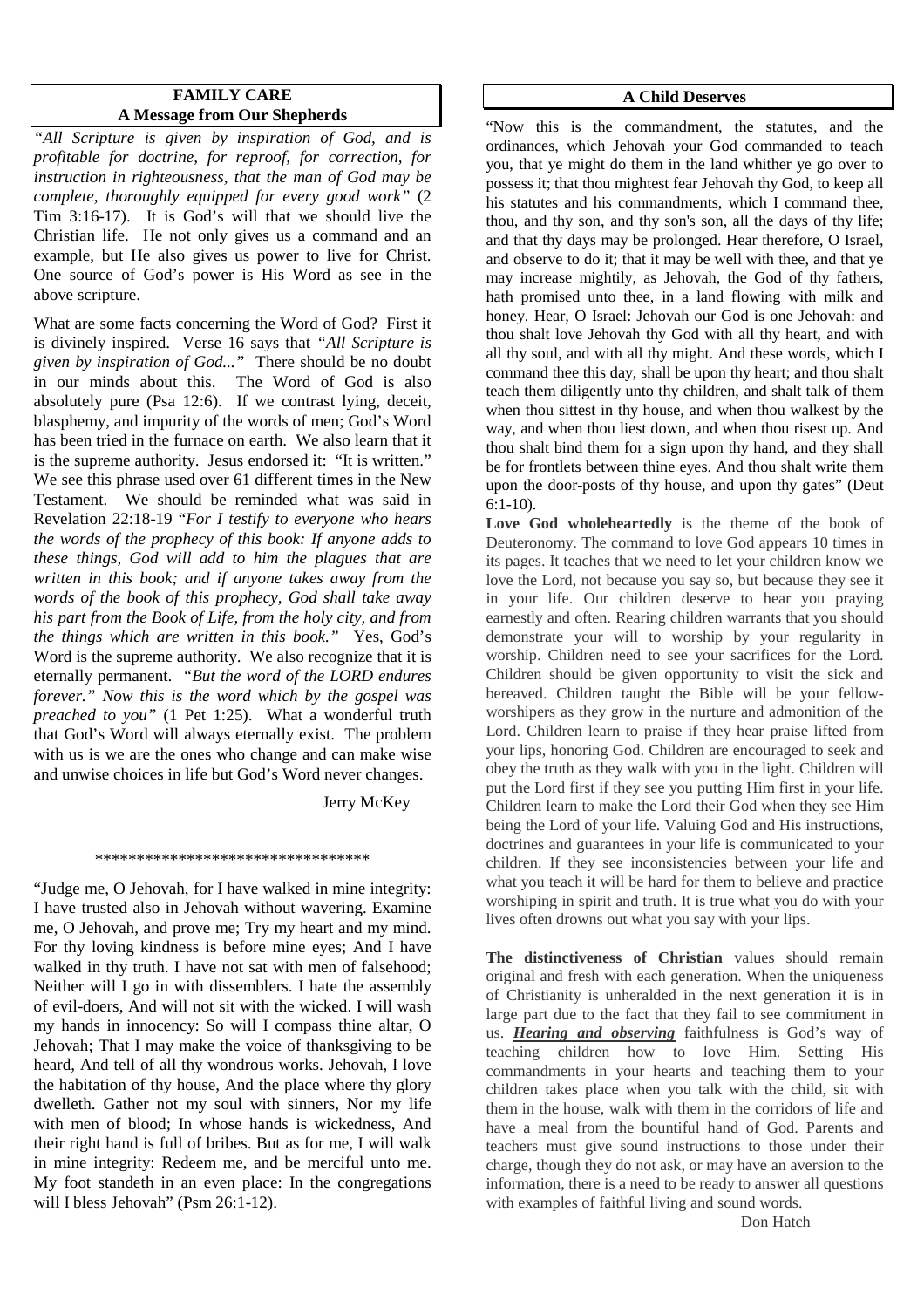# **Family News:**

# **GREETER ASSIGNMENTS March 13, 2011**

*Front foyer***:** *Richard & Carolyn Renfro Back foyer:* J.C. & Dessie Ross **March 20, 2011** *Front foyer:* Robert & Betty Ruckman *Back foyer:* Robert & Cathy Taylor **\*\*\*\*\*\*\*\*\*\*\*\*\*\*\*\*\***

# **Sermon Titles March 13, 2011**

a.m: "Help, Lord" Psalm 12:1-8 p.m: "Walk Worthy" Psalm 119:33-40

# **March 20, 2011**

a.m: "Assurance" Scripture: 1 John 5:13-17 p.m: "Elijah and Christ" Scripture: 2 Kings 2:1-5 **\*\*\*\*\*\*\*\*\*\*\*\*\*\*\*\*\***

# **Contribution Counters**

John Mayer & Bobby England **\*\*\*\*\*\*\*\*\*\*\*\*\*\*\*\*\***

# **MISSION PRINTING**

Mission Printing will meet *Sunday* at 4:00 p.m. in the Jr. Auditorium.

# **\*\*\*\*\*\*\*\*\*\*\*\*\*\*\*\*\***

# **SINGING SESSION**

The singing class will meet *Sunday* in Rm #116 at 5:15 p.m. **\*\*\*\*\*\*\*\*\*\*\*\*\*\*\*\*\***

# **MENS'**

# **GATHERING/DEVOTIONAL**

The **Monday morning** devotional will be at 6:00 a.m. in the annex. All men are invited to this period of time for thought, scripture and prayer. The fellowship is edifying.

# **\*\*\*\*\*\*\*\*\*\*\*\*\*\*\*\***

# **LADIES**

The **Ladies Class** will be suspended for Spring Break. It will resume March 22<sup>nd</sup>. Ilene

# **News at Belt Line. Call in your information to the office at 972-790-8606 by Sunday evening.**

Ashworth will be teaching. Her subject is "The Parable of Talents" This class is conducted to give our ladies an opportunity to learn in an interactive setting. The classes are helpful and spiritually enriching. Plan to attend.

# **\*\*\*\*\*\*\*\*\*\*\*\*\*\*\*\***

**Jerry McKey** started a new class on the **Book of Jude** in room 116 Sunday morning.

#### **\*\*\*\*\*\*\*\*\*\*\*\*\*\*\*\***

#### **Teens**

**The breakfast for the 39ers** hosted by the teens was a great success. The teens were gracious and helpful before and during the breakfast. Everyone felt loved and cared for. Darrell Allen and John Mayer always make this a special time. We appreciate all of the teens and these Christian gentlemen for their kindness and love.

**Darrell Allen announced** that there will be a Teen Work Day in April. Please see Darrell or John if you have a special project for these young people.

#### **\*\*\*\*\*\*\*\*\*\*\*\*\*\*\*\***

# **Assisting Others**

**Each week,** hopefully will find us discovering new and wonderful ways to serve our Lord. As we study the Scriptures we are looking for special passages which open doors of service. Faithful brethren dedicated to seeking the lost and leading them to Jesus is immeasurable in its significance. Our objectives are clear. We know of those who need the Lord Jesus in their lives. **Contact them and ask them to worship with the Belt Line Rd. Church of Christ this Sunday.**

**Putting on holiness**, godliness, hearts of compassion, meekness and forgiveness fulfills the law of Christ (Gal 6:1-10). Our Lord's well thought-out plan for

evangelism is to reach one person at a time. We as disciples know the destiny of the soul and the need for "saving grace" Christ will use each of us as we labor in the vineyard **(**Matt 20:1-16).

# **\*\*\*\*\*\*\*\*\*\*\*\*\*\*\*\*\***

# **NEWS OF THE SICK**

**∙Grady Fowler** is home with the flu.

**∙Nola Wolfe** was absent due to flu.

**∙Gail Bates**, Nelda Newton's sister is having health issues.

**∙Jean Kelly** has been moved to Hearthstone of Irving, Room #2. 2425 Texas Dr. Irving, Tx 75062.

**∙Thomas Rathbun** has been suffering with the shingles for the past two weeks.

**∙Hank Henry** is home not doing very well.

**∙Joann Hatch** still needs bed rest following a bout with flu and prepneumonia.

# **\*\*\*\*\*\*\*\*\*\*\*\*\*\*\*\***

# **Time Change**

Be sure to set your clocks forward one hour Saturday night. Sunday is the beginning of daylight savings time.

**\*\*\*\*\*\*\*\*\*\*\*\*\*\*\*\***

# **PRAYER CONCERNS:**

Erma Lee Baker, Bobby Bowen, Fauna Garrett, Billie Gilliam, Jean Kelly, Frances LaFerney, Garldean Latham, Tom Prince, Jan Smithson.

#### **\*\*\*\*\*\*\*\*\*\*\*\*\*\*\*\***

# **New Address**

**Perry Cotham** has a new address: 2305 Corn Valley Rd. Grand Prairie, Tx 75051. Room 107 **\*\*\*\*\*\*\*\*\*\*\*\*\*\*\*\***

# **Congratulations**

**Ken & Carol Lee** have a new Grandson, Jackson Thomas Lee, born to Tommy and Melissa Lee on February 25. He weighed 8 lbs 11 ozs and was 21 inches long.